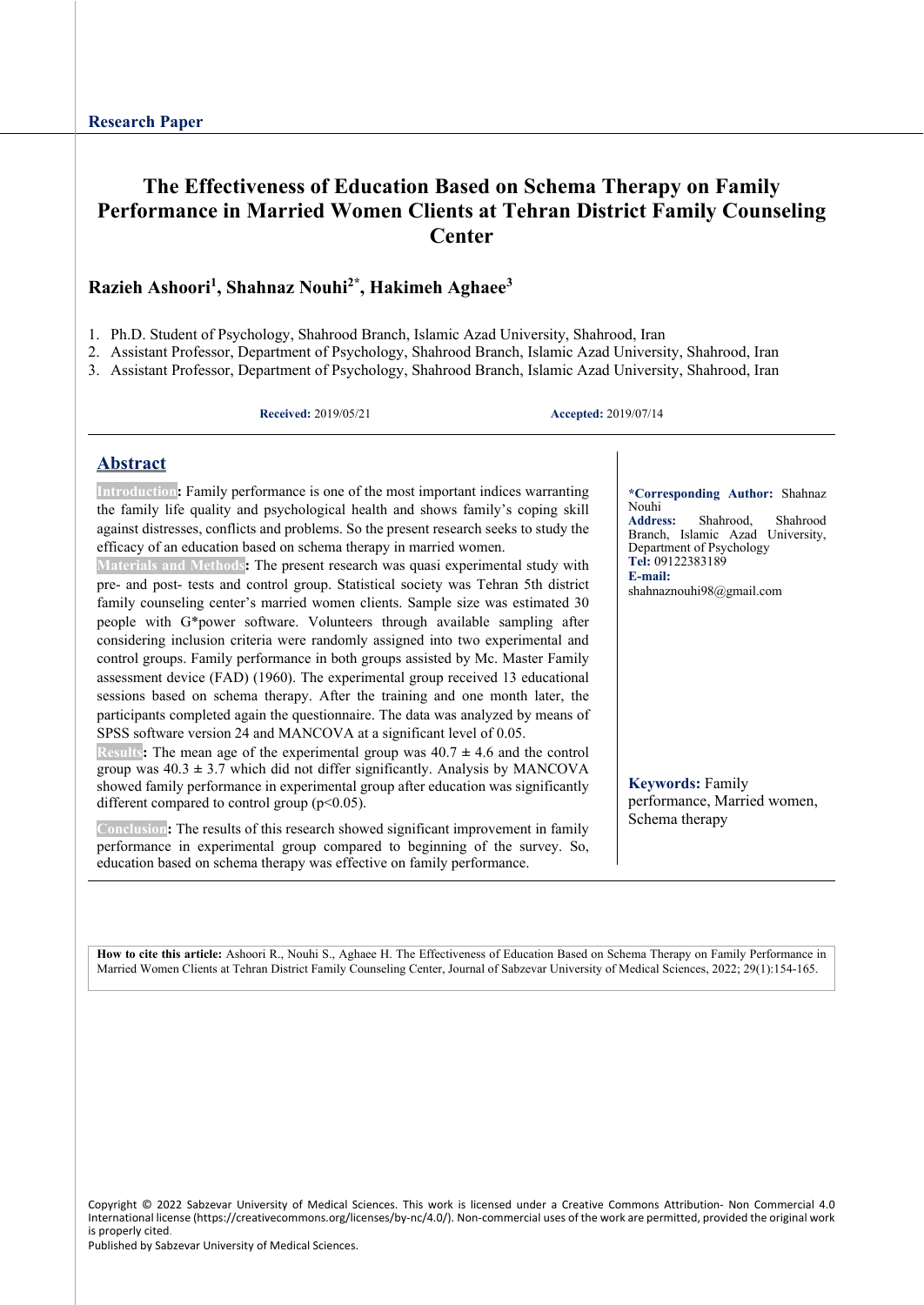#### **Introduction**

Family performance is one of the most important indicators to ensure the quality of life and mental health of the family. The healthy functioning of the family is determined by the type of communication pattern they have with each other. According to cognitive models, schemas play a role in creating family problems. Schemas are fundamental beliefs about oneself, others, and the environment, and arise from the failure to satisfy basic needs, especially the emotional needs of childhood. Because schemas are formed in childhood that are used as a model for processing experiences and are an important factor in shaping behaviors and skills necessary for people's lives, it seems that education based on schema therapy is one of the ways to improve family functioning. There are a variety of educational programs that have proven to be effective in improving family functioning For example, in studies by Naghdi and colleagues and Refahi and colleagues in the field of the effect of schema-therapy on conflicts and increasing family performance achieved significant positive results. However, no research has been done on the effect of schema therapy on family functioning only with married women. Family performance is one of the most important indices warranting the family life quality and psychological health and shows family's coping skill against distresses, conflicts and problems. Is it possible to change the performance of the family by changing the schemas of married women? Therefore, this research was designed to evaluate the effectiveness of education based on schema therapy on family performance in married women.

#### **Methodology**

The present study was a quasi-experimental study with a pretest-posttest design and a control group. In this project, the experimental group received an education based on schema therapy and the control group was placed on a waiting list, and after the study, a training course was held for them. Statistical society was Tehran 5th district family counseling center's married women clients. The statistical population of the study was married women who referred to the Family Counseling Center located in District 5 of Tehran with family problems. The sample size was obtained through G \* power software, assuming the probability of the first type of error is 5% and the probability of the second type of error is 20%, and also assuming the standard deviation of 0.9, the sample size is about 15 people for each group. Volunteers through available sampling after considering inclusion criteria were randomly assigned into two experimental and control groups. Family performance in both groups assisted by Mc .Master Family assessment device (FAD) (1960). The experimental group received 13 educational sessions based on schema therapy. After the training and one month later, the participants completed again the questionnaire. The data was analyzed by means of SPSS software version 24 and MANCOVA at a significant level of 0.05. After obtaining informed consent, 30 women who volunteered to participate in the study were selected from among the clients who met the inclusion criteria and were randomly divided into two experimental groups (15 people) and a control group (15 people). Inclusion criteria were being in the age range of 20-45 years, having a minimum diploma level, having complaints about interpersonal problems in psychological interviews and not suffering from severe mental illness based on psychiatrist examination and exclusion criteria were failure to follow the rules of group therapy (having been absent for more than 3 sessions and not having active participation in the group). Both groups responded to a family performance questionnaire. The experimental group underwent education based on schema therapy for thirteen 90 minute sessions. At the end of the training period, both groups answered the family performance questionnaire again. One month after the end of the training, the questionnaire was given again to the participating women to follow up the duration of the training permanence. To analyze the data obtained from the study, version 24 of SPSS software and multivariate analysis of covariance with a significance level of 0.05 were used. Education based on schema therapy program was based on Jeffrey Young's schema-based therapy and Yousefi protocol, which was written based on Atkinson's original design and whose reliability and validity have been proven in previous studies.

#### **Results**

A total of 30 subjects (15 in the experimental group and 15 in the control group) participated in the study. The mean age of the experimental group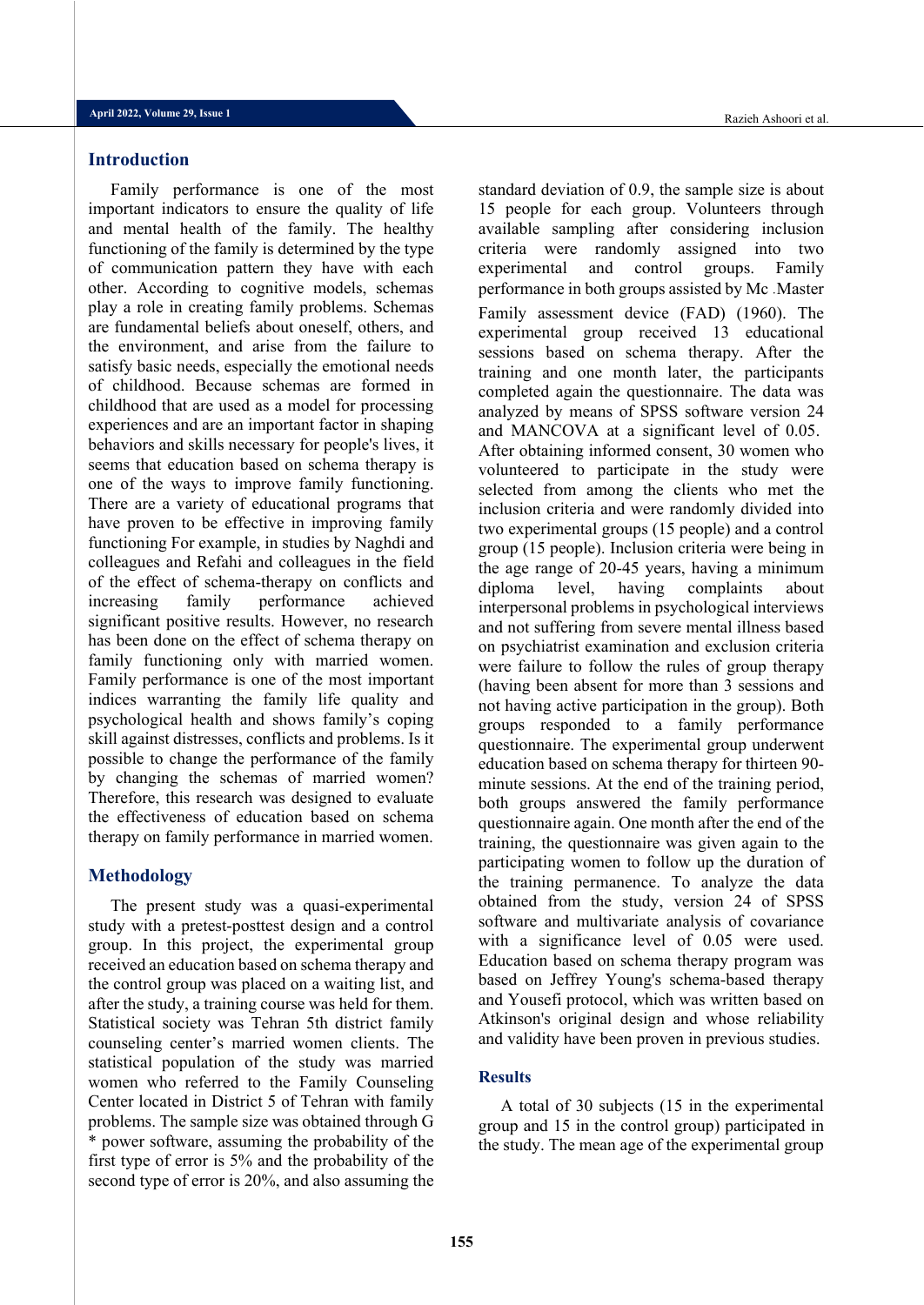was  $40.7 \pm 4.6$  and the control group was  $40.3 \pm 3.7$ which did not differ significantly.

The results of covariance analysis for a significant between pre-test and post-test scores of the two groups in the family performance variable, indicate that after removing the pre-test effect, the mean family performance scores of the experimental group increased significantly compared to the control group. Therefore, education based on schema therapy significantly increased the performance scores of the subjects of the experimental group compared to the control group (about 14 points). The effect size is 57% (2

= 0.57), which indicates the high effect of education.

In investigating the effect of education based on schema therapy on family performance subscales. As can be seen in Table 1 in the problem-solving subscales, relationship, role and behavior control between the experimental and control groups in the pretest and posttest, after removing the pretest effect, there is a significant difference ( $p \le 0.05$ ). But there was no significant difference between the subscales of emotional conflict and emotional responsiveness between the experimental and control groups in pretest and posttest, after removing the effect of pretest ( $p$  > 0.05).

**Table 1. Covariance analysis of the difference between the mean performance scores of the two groups**

| $^2$ u | Significant<br>level | <b>Standard</b><br>deviation | Mean  | Group    |              |  |
|--------|----------------------|------------------------------|-------|----------|--------------|--|
| 0.57   | 0.001                | 72<br>                       | 134.6 | Pretest  |              |  |
|        |                      | 7.8                          | 145.8 | Posttest | Experimental |  |
|        |                      | 8.2                          | 145.7 | Pretest  |              |  |
|        |                      | 7.9                          | 144.4 | Posttest | Control      |  |

As can be seen in Table 2, there was no significant difference between post-test and follow-up scores in the family performance subscales, which indicates that after One month of education based on schema therapy, therapeutic effects in family functioning persist.

| " µ   | Significant<br>level | Df |      | Mean<br>square | sum of<br>squares | variable                 |
|-------|----------------------|----|------|----------------|-------------------|--------------------------|
| 0.78  | $0.001\,$            |    | 67.3 | 118.4          | 118.4             | Problem solving          |
| 0.78  | $0.001\,$            |    | 65.5 | 30.1           | 30.1              | Relationship             |
| 0.68  | $0.001\,$            |    | 37.8 | 89.2           | 89.2              | Role                     |
| 0.044 | 0.38                 |    | 0.83 | 1.06           | 1.06              | Emotional responsiveness |
| 0.042 | 0.34                 |    | 0.79 | 5.7            | 5.7               | Emotional conflict       |
| 0.52  | 0.001                |    | 19.8 | 45.5           | 45.5              | Behavioural control      |

**Table 2. Covariance analysis in family performance subscales**

#### **Discussion**

The results of the study showed a significant difference between the mean scores of the experimental and control groups before and after training.

Explaining the results of this study, it can be said that the schema-based treatment model is an integrated model that has used cognitivebehavioral approaches, psychodynamics, Gestalt and attachment theory. Each person has cognitive, empirical, emotional and behavioral dimensions. The role of schemas in shaping beliefs, emotions, and behaviors, as well as as a model for processing experiences, is clear, influencing our thoughts, feelings, and relationships with others, and determining our coping style with situations. The insight that occurs in this treatment model is a deep

awareness of the structures (schemas) that affect the interpretation of the situation and thus the interpersonal relationship. Studies have shown that there is a relationship between disconnection / rejection, impaired autonomy / performance and marital satisfaction. In the field of rejection, two schemes of emotional deprivation and social isolation have a great impact on interpersonal relationships. We need love, attention, empathy, respect, affection, understanding and guidance to communicate well with others, and we need to meet that need both in the family and among our peers. In the area of autonomy, the dependency / inadequacy scheme affects the performance of individuals. People who are trapped in this schema often do not have independent and separate selves and do not achieve emotional and behavioral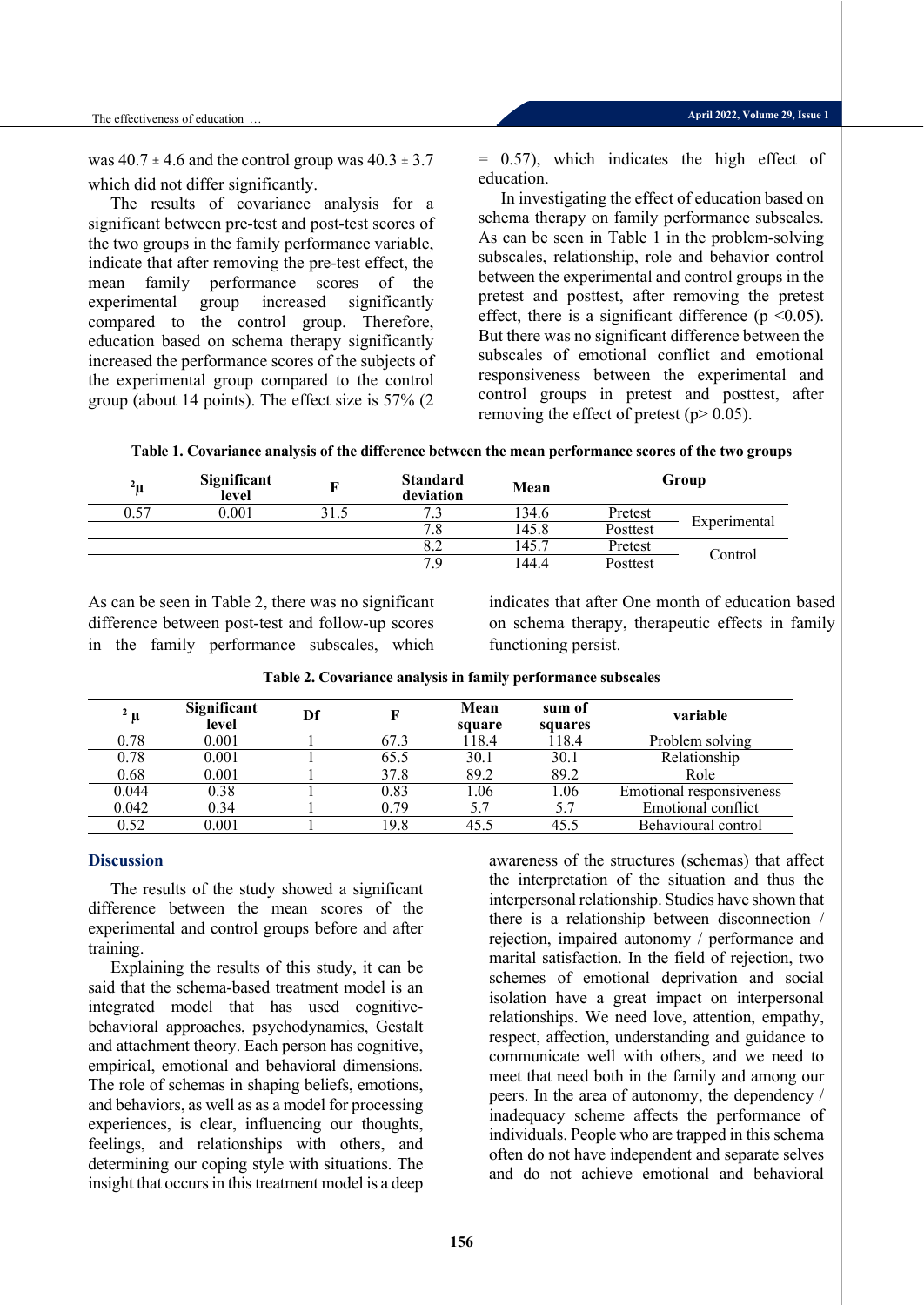independence. They fail in their performance independently and are not responsible. Thus, interpersonal communication is completely influenced by the schema. By modifying early maladaptive schemas, women can improve their relationship with others by changing their assessment of their situation and coping style in that situation, which in turn leads to improved performance at the family level. On the other hand, we know that by making a change in the field of autonomy, the feeling of self-sufficiency increases and people support each other when faced with a problem and choose the best solution to the problem with prudence and logic. Thus, by changing fundamental beliefs, women's performance in the areas of family role, communication, and problem solving improves, and the overall family performance resulting from these subscales improves.

But in the present study, there was no significant difference in the scales of emotional response and emotional conflict. In explaining this issue, it can be said that emotional attention and emotional response are influenced by the emotional inhibition schema, and this schema is a conditional response to the emotional deprivation schema. As we all know, schemas are rooted in a child's early experiences, and schemas that form sooner are stronger. Defects in the child's early environment lead to the formation of a pattern of emotional deprivation and abandonment, which often causes the most damage to interpersonal relationships. These schemas are formed at a younger age and their variability is more difficult than other schemas. For this reason, it seems that it is more resistant to change under the influence of our training course and leads to the continuation of problems in the subscales of emotional conflict and emotional response.

#### **Conclusion**

The results of this research showed significant improvement in family performance in experimental group compared to beginning of the survey. So, education based on schema therapy was effective on family performance. The results of the present study can be considered by other researchers by showing the effect of education to married women on the overall performance of the family.

Among the limitations of the research, we can mention the limited number of samples to the District 5 Counseling Center in Tehran and the available sampling method. Therefore, generalization of results to other areas and clinical specimens should be done with caution. It is suggested that the effects of this training be evaluated in married men as well as on other components and specialized training workshops based on schema therapy approach in counseling and psychological centers for premarital education for young couples and in clinical centers as well as counseling and psychotherapy centers.

#### **Acknowledgment**

Finally, we thank the family counseling centers and loved ones who participated in the research project and all those who helped us complete this study.

#### **Conflict of Interest**

The authors of this study have no conflict of interest in writing this article. We, the authors of the article, declare that we have no mutual interest in writing or publishing this article.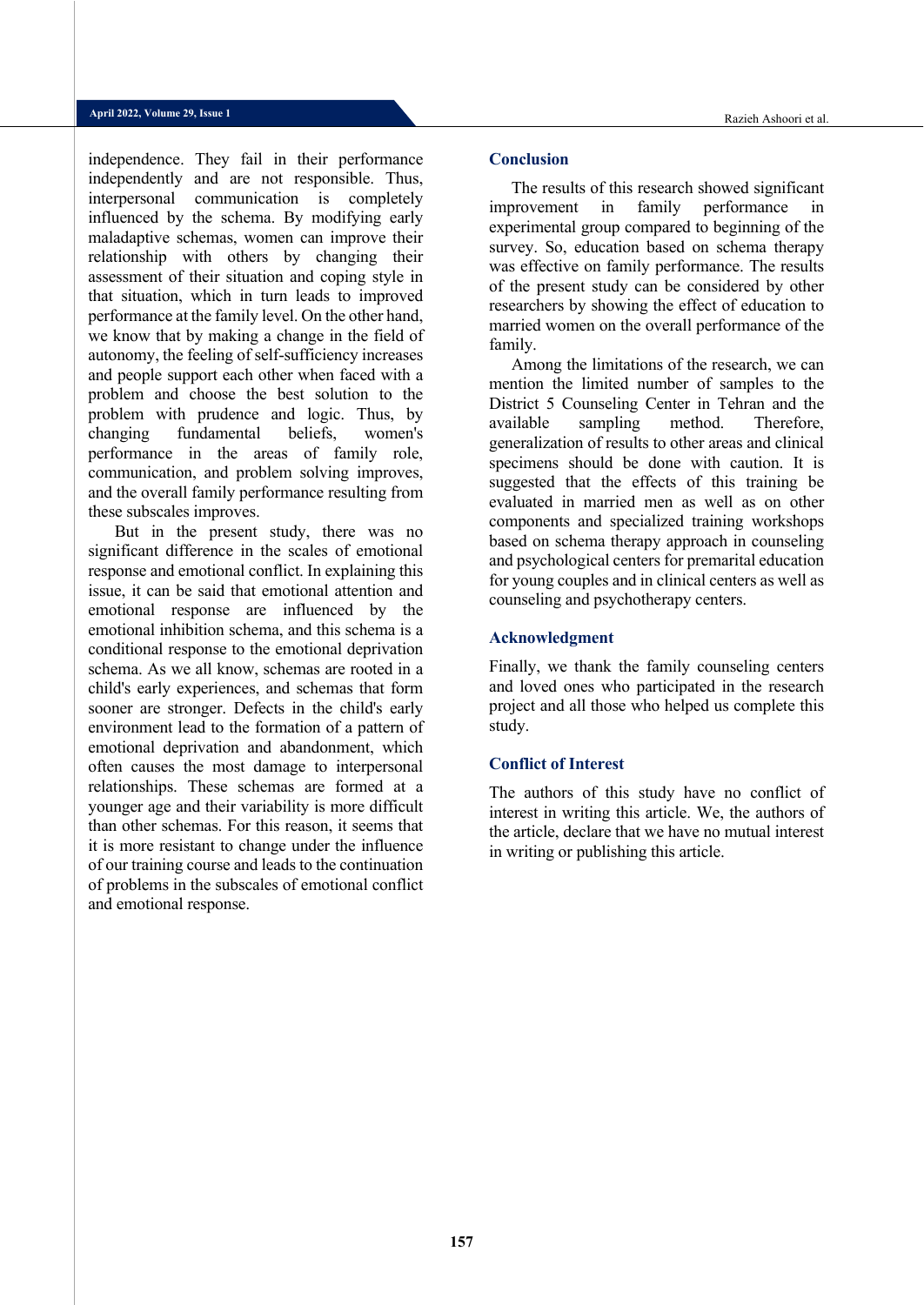\* **نویسندة مسئول: شهناز** 

**نشانی:** شاهرود، دانشگاه آزاد اسلامی واحد شاهرود، گروه روانشناسی دانشگاه آزاد اسلامی **تلفن**: 02332394530

shahnaznouhi98@gmail.

0000-0003-4569-8265 **شناسه ORCID نویسنده اول:** 0000-0001-6050-4946

عملکرد خانواده، زنان متأهل،

**کلیدواژهها:**

طرح واره درمانی

**نوحی**

**رایانامه:**

com **شناسه ORCID:**

**کارایی آموزش مبتنی بر طرحوارهدرمانی بر عملکرد خانواده در زنان متأهل مراجعهکننده به مرکز مشاوره خانواده( کارایی آموزش مبتنی بر طرح وارهدرمانی بر عملکرد خانواده در زنان متأهل)** 

**1 راضیه عاشوري 3 ، حکیمه آقایی 2\* ، شهناز نوحی** 

.1 دانشجوي دکتراي روانشناسی ، دانشگاه آزاد اسلامی واحد شاهرود، شاهرود، ایران .2 استادیار، گروه روانشناسی دانشگاه آزاد اسلامی واحد شاهرود، شاهرود، ایران .3 استادیار، گروه روانشناسی دانشگاه آزاد اسلامی واحد شاهرود، شاهرود، ایران

**تاریخ دریافت: /02/31 1398 تاریخ پذیرش: 1398/04/26**

**زمینه و هدف**: عملکرد خانواده از مهمترین شاخص ها براي تضمین کیفیت زندگی و سلامت روان اعضاي خانواده است و توانایی مقابل ه خانواده را با استرسها و تعارضات نشان میدهد؛ بنابراین، پژوهش حاضر با هدف بررسی کارایی آموزش مبتنی بر طرح واره درمانی در زنان متأهل بر عملکرد خانواده انجام شد. **مواد وروشها**: پژوهش حاضر، نیمه تجربی با طرح پیش آزمون و پس آزمون و گروه گواه بود. جامعه آماري، مراجعین

زن متأهل مرکز مشاوره منطقه 5 تهران بودند. حجم نمونه با نرم افزار power\*G 30 نفر محاسبه شد. داوطلبان به شیوه در دسترس، با در نظر گرفتن معیارهاي ورود و بهصورت تصادفی در دو گروه آزمایش و گواه جایگزین شدند. عملکرد خانواده دو گروه با ابزار سنجش خانواده مک مستر (1960) سنجیده شد. گروه آزمایش 13 جلسه آموزش مبتنی بر طرح واره دریافت کردند. شرکتکنندگان پس از آموزش و یک ماه بعد، مجدداً پرسش نامه را تکمیل کردند. بهمنظور تحلیل دادهها از نرم افزار ٢۴-spss، تحلیل کوواریانس چندمتغیری و سطح معناداری برابر با ۰/۰۵ استفاده شد.

**یافتهها:** نتایج کوواریانس چندمتغیري نشان داد که عملکرد خانواده در گروه آزمایش نسبت به گروه گواه پس از جلسات آموزشی، تفاوت معناداری داشت ((p<٠/٠۵).

**نتیجه گیري:** نتایج این مطالعه نشان دهنده بهبود قابلتوجه آزمودنی ها در عملکرد کلی خانواده در مقایسه با ابتداي مطالعه بود. برایناساس، آموزش مبتنی بر طرح واره درمانی، بر بهبود عملکرد خانواده تأثیر دارد.

#### **مقدمه**

خانواده، نظام واره اي اجت ماعی با ویژگی هاي خاص خود است که افراد با علاقه هاي هیجانی قوي به یکدیگر وصل می شوند (١). خانواده یکی از پایههای اصلی جامعه بهشمار می رود. دستیابی به جامعه سالم، آشکارا در گرو سلامت خانواده و روابط سالم آنها با یکدیگر است ( 2)؛ بنابراین ، روان شناسان

تلاش می کنند عوامل مؤثر بر پیشرفت عملکرد خانواده <sup>۱</sup> را تعیین کنند ( 3). عملکرد خانواده از مهم ترین شاخص ها براي تضمین کیفیت زن دگی و سلامت روان خانواده است و توانایی مقابلهٔ خانواده را با استرس ها، تعارضات و مشکلات نشان می دهد ( 4) . عملکرد سالم خانواده به وسیلۀ نوع الگوي ارتباطی آنها با یگدیگر مشخص می شود ( 5). بر اساس مدل هاي

1 Family Performance

<span id="page-4-0"></span>Copyright © 2022 Sabzevar University of Medical Sciences. This work is licensed under a Creative Commons Attribution- Non Commercial 4.0 International license (https://creativecommons.org/licenses/by-nc/4.0/). Non-commercial uses of the work are permitted, provided the original work is properly cited.

Published by Sabzevar University of Medical Sciences.

مجلۀ علمی ـ پژوهشی دانشگاه علوم پزشکی سبزوار، دورة ،29 شمارة ،1 فروردین و اردیبهشت ،1401 ص 154-165 [journal@medsab.ac.ir](mailto:journal@medsab.ac.ir) :رایانامه [http://jsums.medsab.ac.ir](http://jsums.medsab.ac.ir/) :سایت آدرس **شاپاي چاپی: 1606-7487**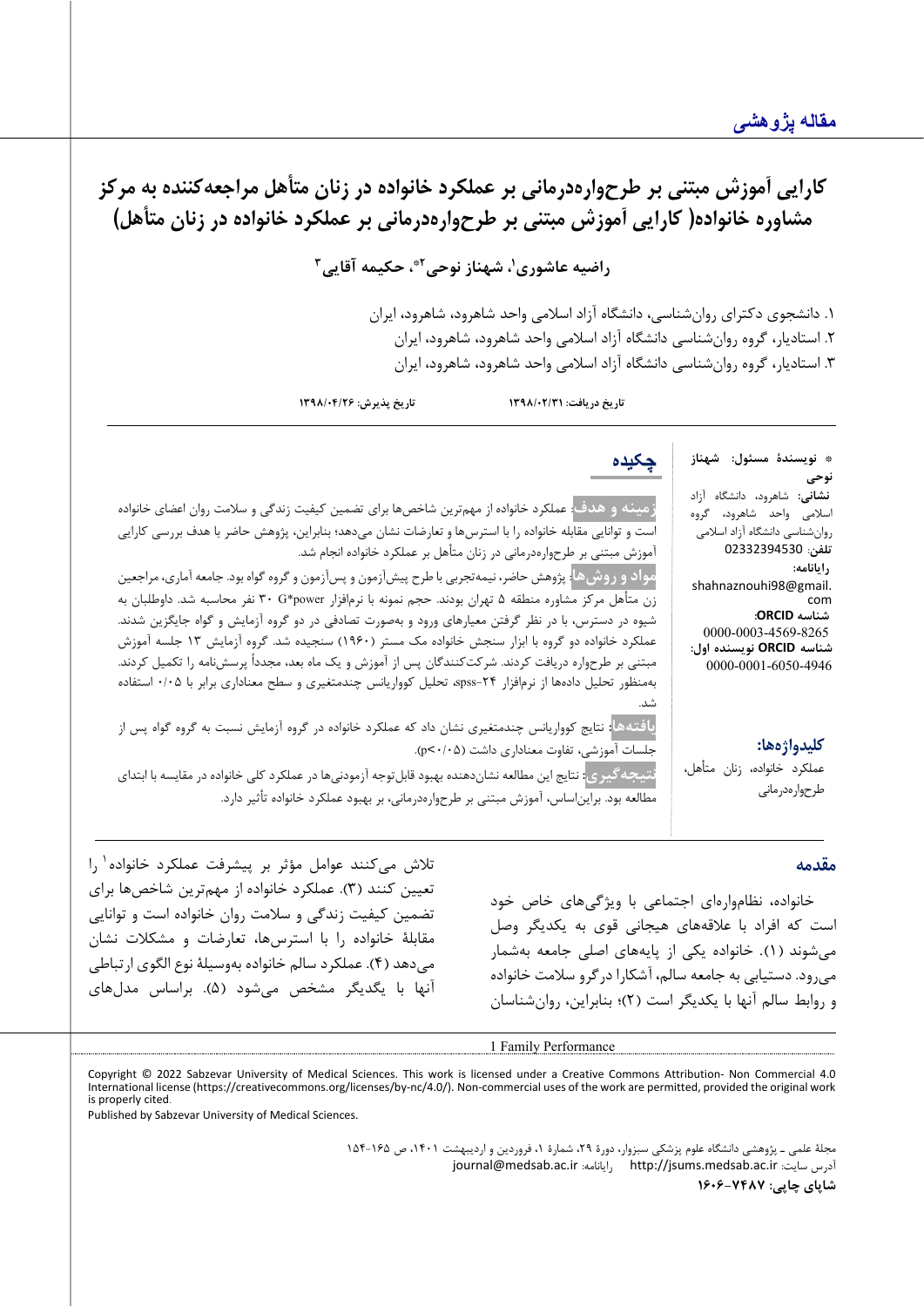شناختی، طرحواره ها در ایجاد مشکلات خ انواده نقش دارند ( 6). آرون بک طرح واره هاي شناختی را به عنوان باورهاي منفی دربارة خود و عامل بنیادي در اختلالات هیجانی معرفی کرد ( 7). طرح واره ها، باورهاي بنیادین دربارة خود، دیگران و محیط هستند و از ارضا نشدن نیازهاي اولیه، خصوصاً نیازهاي عاطفی دوران کودکی سرچشمه می گیرند ( 7). طرحواره ها چهارچوبی برای پردازش اطلاعات بوده و تعیین کنندهٔ واکنش عاطفی افراد نسبت به موقعیتهای زندگی و روابط بین فردی هستند (۸). طرحوارهها ارزیابی افراد از رویدادها را تحت تأثیر قرار داده و از توانایی مقابله با مشکلات می کاهند (٩). یانگ، هجده طرح واره را بیان کرده و با یکپارچه سازي مبانی رویکردهاي شناختی، رفتاري، گشتالت ، دلبستگی، سازنده گرایی و روابط ش یئی ، مدل درمانی ارزشمندي ب ه نام طرحواره درمانی ایجاد کرده است ( 10). در طرحواره درمانی براي ارزیابی و تعدیل طرحواره ها دو دسته فعالیت انجام می گیرد : ابتدا سنجش و آموزش ، که به شناسایی طرح واره ها و سبک هاي مقابله اي فرد و ریشههای تحولی آنها پرداخته و مدل طرحوارهای به فرد آموزش داده می شود . دوم تغی یر، که با استفاده از تکنیک هاي شناختی ، تجربی ، بین فردي و شکستن الگوهاي رفتار ي انجام می شود ( 11) . نقدي و همکاران ( 4) تأثیر طرح واره درمانی بر تعارضات و افزایش عملکرد خانواده را بررسی و به نتایج معناداري دست یافتند. رفاهی و همکاران ( 6) ت أ ثیر آموزش زوج درمانی طرح واره محور بر بهبود عملکرد زوجین را بررسی و به نتایج مثبتی رسیدند . همچنین ، مطالعات دیگر ( -20 11)، تأ ثیر مثبت طرح واره درمانی بر مؤلفه هایی چون رضایت زناشویی، دل زدگی زناشویی، تعارضات و صمیمیت زناشویی را نشان دادند.

از آنجا که طرحوارهها، باورهای شکل گرفته در دوران کودکی هستند و به منزله الگوی ی براي پردازش تجارب استفاده می شوند و عامل مهم ی در شکل گیري رفتارها و م هارت هاي لازم برای زندگی افراد هستند؛ به نظر می رسد یکـی از راههـای افـزايش بهبود عملكرد خانواده، آموزش مبتنى بر طرحواره است. برنامههای آموزشی متنوعی وجـود دارد کـه اثربخـشی آنها بر بهبود عملکرد خانواده بـه اثبــات رســيده اســت اما در زمینه تأثیر طرح واره درمانی بر عملکرد خانواده صرفاً با زنان متأهل، پژوهشی انجام نشده است. حال این مسئله مطرح است که آیا می توان با تغییر طرحوارههای زنان متأهل، عملکرد خانواده را تحت تأ ثیر قرار داد؟ بنابراین ، پژ و هش حاضر با هدف بررسی کارایی آموزش مبتنی بر طرحواره بر بهبود عملکرد خانواده زنان متأهل طراحی شد.

## **.2 مواد و روش**

پژوهش حاضر، از نوع نیمهتجربی با طرح پیشآزمون- پس آزمون و گروه گواه بود. کد اخلاق در این طرح، گروه آزمایش، مداخله آموزشی مبتنی بر طرح واره را دریافت کردند و گروه گواه در لیست انتظار قرار گرفتند و پس از پایان مط العه، دوره آموزشی براي ایشان برگزار شد. جامعه آماري پژوهش، زنان متأهل مراجعهکننده با مشکلات خانوادگی به مرکز مشاوره خانواده واقع در منطقه 5 تهران بود. حجم نمونه از طریق نرمافزار power\*G به گونهاي تعیین شد که مطالعه، توان لازم براي تشخیص اختلاف حداقل یک واحد از میزان عملکرد خانواده را بین گروه آزمایش و گواه داشته باشد. با فرض احتمال خطاي نوع اول 5 درصد و احتمال خطاي نوع دوم 20 درصد و نیز با فرض انحراف معیار ۰/۹، تعداد حجم نمونه برابر حدوداً 15 نفر براي هر گروه به دست آمد. پس از کسب رضایت نامه آگاهانه به صورت کتبی، به شیوه در دسترس از بین مراجعینی که معیارهاي ورود به طرح را داشتند، 30 زن که داوطلب شرکت در پژوهش بودند ان تخاب شدند و به صورت تصادفی در دو گروه آزمایش (15 نفر) و گروه گواه (15 نفر) جایگزین شدند. معیار ورود به طرح پژوهشی حاضر عبارت بود از قرارداشتن در بازه سنی 20-45 سال، داشتن سطح تحصیلات حداقل دیپلم، داشتن شکایت از مشکلات بینفردي در مصاحبه روانشناختی و مبتلا نبودن به بیماري شدید روانی با تشخیص روانپزشک. معیار خروج از طرح پژوهشی عبارت بود از رعایت نکردن قوانین گروهدرمانی (داشتن غیبت بیش از 3 جلسه و نداشتن مشارکت فعال در گروه). سپس، هر دو گروه به پرسشنامه سنجش عملکرد خانواده پاسخ دادند. گروه آزمایش طبق جدول ،1 براي سیزده جلسه 90 دقیقهاي، تحت آموزش مبتنی بر طرحواره قرار گرفتند. پس از پایان دوره آموزش، هر دو گروه مجدداً به پرسش نامه سنجش عملکرد خانواده پاسخ دادند و اطلاعات بهدست آمده، تجزیهوتحلیل شد تا میزان تأثیرگذاري آموزش مشخص شود. یک ماه پس از پایان آموزش، پرسشنامه مذکور مجدداً براي پیگیري ماندگاري تأثیر آموزش به زنان شرکت کننده داده شد. براي تجزیهوتحلیل دادههاي حاصل از پژوهش از نسخه 24 نرم افزار spss و تحلیل کوواریانس چندمتغیري و سطح معناداري برابر با 0/05 استفاده شد.

برنامه آموزشی مبتنی بر طرحوارهدرمانی (جدول 1) براساس مبانی طرحوارهدرمانی جفري یانگ (10) و پروتکل یوسفی (12) که براساس طرح اولیه اتکینسون نوشته شده و پایایی و روایی آنها در مطالعات گذشته به اثبات رسیده است (13و12) اجرا شد.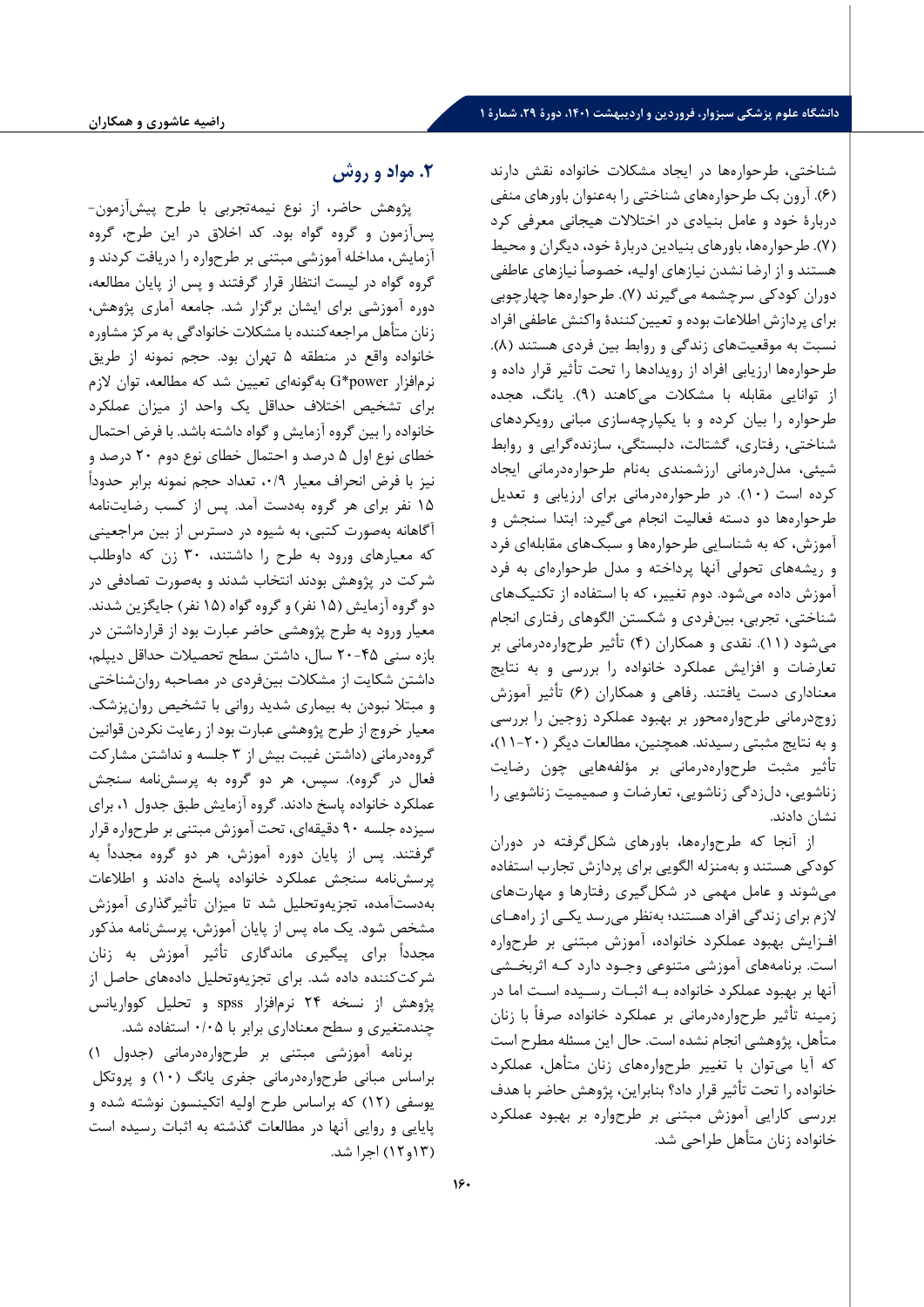| سرفصل مطالب                                                                                                                  | جلسات                          |
|------------------------------------------------------------------------------------------------------------------------------|--------------------------------|
| ارتباط، آشنایی و همدلی، معرفی مربی و افراد گروه، بیان اهمیت نوع ارتباط بین افراد و تأثیر آن در ادامه کارآمد روابط بینفردی و  | جلسه اول                       |
| بیان طرح کلی جلسات و اجرای پرسشنامه سنجش عملکرد خانواده مک مستر                                                              |                                |
| آموزش نیازهای مرکزی و ریشه تحولی طرحوارهها، پنج نیاز دلبستگی آمن به دیگران، خودگردانی، هویت و کفایت، آزادی در بیان           | ۔<br>جلسه دوم                  |
| نیازها و هیجانات سالم، خودانگیختگی و تفریح، محدودیتهای واقع بینانه و خویشتنداری و آموزش چگونگی شکل گیری طرحوارهها            |                                |
| آموزش پنج حوزه طرحواره برمبنای پنج نیاز اساسی و طرحوارههای ایجادشده، بیان پنج حوزه طرحواره و هجده طرحواره ناسازگار که        | جلسه سوم                       |
| بر افکار، احساسات و روابط بینفردی، تأثیر گذارهستند. در این جلسه، طرحوارههای دو حوزه بریدگی و طرد و خودگردانی، توضیح داده     |                                |
| مىشود.                                                                                                                       |                                |
| ادامه آموزش حوزههای طرحوارهها و ویژگی آنها، طرحوارههای سه حوزه عملکرد مختل، دیگر جهتمندی و گوش بهزنگی بیش از حد              |                                |
| و بازداری افراطی                                                                                                             |                                |
| آموزش طرحوارههای شرطی و غیرشرطی، توصیف و توضیح طرحوارههای شرطی و غیرشرطی و شناسایی طرحواره غالب در زنان                      | _________________<br>جلسه پنجم |
| شركتكننده                                                                                                                    |                                |
| آموزش چگونگی تداوم یافتن طرحوارهها، آموزش شیوه عملکرد طرحوارهها و هر کاری (درونی و رفتاری) که موجب حفظ وضعیت                 | ۔<br>جلسه ششم                  |
| فعلی طرحواره میشود و آموزش سبکهای مقابلهای                                                                                   |                                |
| آموزش انواع پاسخهای مقابلهای ناکارآمد در جریان روابط با دیگران، یازده پاسخ مقابلهای ناکارآمد که در جریان فعالشدن طرحوارهها   | جلسه هفتم                      |
| به نمایش میگذارند بیان میشود.                                                                                                |                                |
| آشنایی با تقابل طرحوارهها در روابط با دیگران، آموزش باورها و طرحوارههای مربوط به رابطه و فرضها و استانداردهای مرتبط به رابطه | ۔<br>جلسه هشتم                 |
| كه مىتوانند غيرواقعبينانه باشند.                                                                                             |                                |
| آموزش بهمنظور تعدیل طرحواره، اعتباریابی یک طرحواره ناکارآمد، ارزیابی مزایا و معایب سبک مقابلهای، برقراری گفتوگو بین جنبه     | ۔<br>جلسه نهم                  |
| سالم و جنبه طرحواره بهمنظور روشن شدن خواسته طرحواره                                                                          |                                |
| ادامه آموزش بهمنظور تعدیل طرحواره، تدوین کارت آموزشی، نوشتن نامه و گفتوگوی خیالی با والدین                                   | جلسه دهم                       |
| الگوشکنی رفتاری، تمرین رفتار سالم با استفاده از تصویرسازی ذهنی و انجام آن در واقعیت و انتخاب رفتار مشکلساز برای تغییر در     | جلسه يازدهم                    |
| واقعيت                                                                                                                       |                                |
| آموزش مهارتهای شناختی و رفتاری کلاسیک بهمنظور تغییر سبکهای مقابلهای، آموزش آرامشآموزی، جرأتورزی و کنترل خشم                  | جلسه دوازدهم                   |
| جمع ندی نهایی، تأکید بر تمرین دستاوردها و تشخیص افرادی که نیاز به مداخله انفرادی دارند و اجرای مجدد پرسشنامهها               | جلسه سيزدهم                    |

#### **جدول .1 جلسات آموزشی مبتنی بر طرح واره**

عاطفی: ۰/۶۴، آمیزش عاطفی: ۰/۶۵، کنترل رفتار: ۰/۶۱ و کل مقیاس : /92 ،0 همچنین بررسی اعتبار شش خرده مقیاس نشان داده است که خردهمقیاس های این ابزار نسبتاً مستقل|ند. این ابزار داراي اعتبار هم زمان و پیش بین خوبی است .

#### **.3 یافتهها**

در مجموع 30 آزمودنی ( 15 نفر گروه آزمایش و 15 نفر گروه گواه) در مطالعه شرکت کرده بودند. میانگین سنی گروه آزمایش /6 ±4 /7 40 و گروه گواه /7 ±3 /3 40 بود که تفاوت معنا داري نداشتند. در گروه آزمایش ، 2 نفر معادل /3 13درصد داراي دیپلم و 13 نفر معادل /7 86 درصد داراي تحصیلات دانشگاهی بودند. در گروه گواه، ۳ نفر معادل ۲۰ درصد داراي ديپلم و ۱۲ نفر معادل 80 درصد داراي تحصیلات دانشگاهی بودند و از این نظر نیز تفاوت معناداري نداشتند .

در پژوهش حاضر به منظور جمع آوري داده ها از پرسش نامه سنجش عملکرد خانواده مک مستر ( 1960) استفاده شد. این پرسش نامه 60 سؤ ال دارد و شش بُعد از عملکرد خانواده را مشخص می کند. در این پرسش نامه علاوه بر شش خرده مقیاس حل مسئله '[،](#page-6-2) ارتباط '، نقش ها "، پاسخگویی عاطفی "، درگیری عاطفی "، کنترل رفتاري ً[،](#page-6-2) مقياس ديگري وجود دارد که عملکرد عمومي خانواده را می سنجد.این پرس ش نامه بر اساس مقیاس لیکرت 5 آیتمی پاسخ داده می شود و با جمع زدن امتیاز سؤالات نمره زیر مقیاس ها و عملکرد کلی به دست می آید . در صورتی که نمره حاصل بین 60 تا 120 باشد، م یزان عملکرد خانواده ضعیف ، اگر نمره بین 120 تا 180 باشد، متوسط و در صورتی که نمر ه بالاي 180 باشد، میزان عملکرد خانواده بسیار خوب است . روایی ابزار براي هر یک از مقیاس ها در ایران به دست آمده است و به ترتیب زیر است: حل مشکل: ۰/۶۱، ارتباط: ۰/۳۸، نقش ها: ۰/۷۲، پاسخ دهی

<span id="page-6-0"></span>4 Affective Responsiveness 5 Affective Involvement

<sup>1</sup> problem solving

<sup>2</sup> Communication

<sup>3</sup> Roles

<span id="page-6-2"></span><span id="page-6-1"></span><sup>6</sup> Behavior control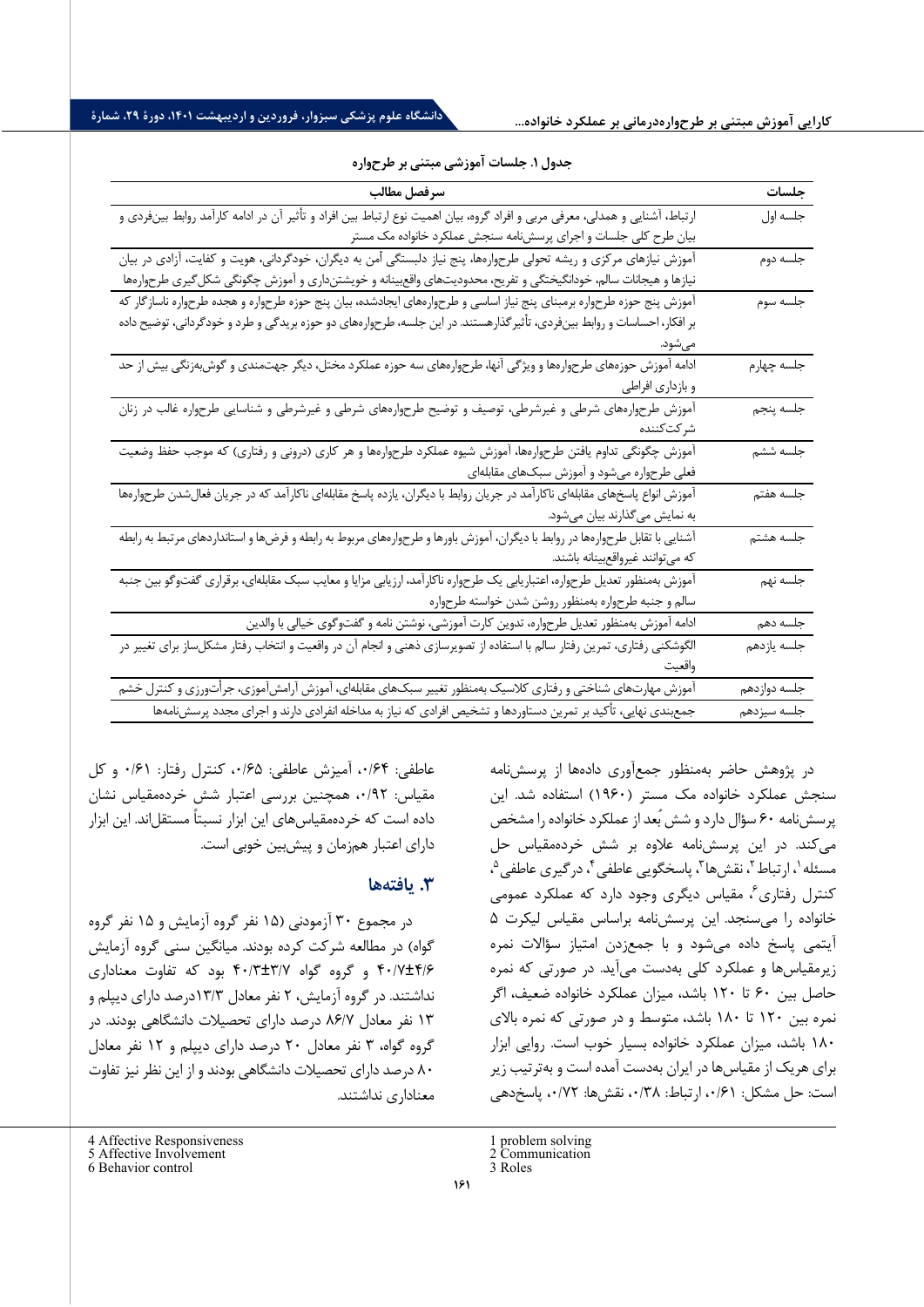### **دانشگاه علوم پزشکی سبزوار، فروردین و اردیبهشت ،1401 دورة ،29 شمارة 1**

به منظور بررسی نرمال بودن دا ده ها از آزمون کلمگروف - اسمیرنوف استفاده شد و بر اساس آن از آزمون پارامتریک و غیر پارامتریک مناسب استفاده شد. نتایج آزمون تحلیل کوواریانس ارائه شده در جدول 2 برا ي آزمون معنادار ي م یانگین تفاوت نمرات پ یش آزمون و پس آزمون آزمودنی هاي دو گروه در متغیر عملکرد خانواده، بیانگر آن است که پس از حذف اثر پیشآزمون، میانگین

نمرات عملکرد خانواده گروه آزمایش نسبت به گروه گواه، افزایش معنادار داشته است ؛ بنابرا ین ، آموزش مبتنی بر طرح واره باعث افزایش معنادار نمرات عملکرد خانواده آزمودنیهای گروه آزمایش نسبت به گروه گواه شده است (حدود ۱۴ نمره). اندازه تأثیر ۵۷ در صد است (۱٬۵۷ - $\mu^{\gamma}$ ) که بیانگر اندازه تأثیر بالای آموزش است.

| جدول شماره ۲. آزمون تحلیل کوواریانس برای آزمون معناداری تفاوت میانگین نمرات عملکرد خانوادهٔ دو گروه |  |  |
|-----------------------------------------------------------------------------------------------------|--|--|
|-----------------------------------------------------------------------------------------------------|--|--|

| $\mu$ ٢              | سطح معناداري                    |             | انحراف معيار    | ميانگين | كروه     |        |
|----------------------|---------------------------------|-------------|-----------------|---------|----------|--------|
| $\cdot$ / $\Delta V$ | $\cdot$ $\cdot$ $\cdot$ $\cdot$ | $T1/\Delta$ | $Y/\tau$        | ۱۳۴۱۶   | پيش زمون |        |
|                      |                                 |             | $Y/\lambda$     | ۱۴۵/۸   | پسازمون  | أزمايش |
|                      |                                 |             | $\lambda/\zeta$ | ۱۴۵/۷   | پيشازمون |        |
|                      |                                 |             | $V/\mathcal{A}$ | ۱۴۴۱۴   | پسازمون  | كنترل  |

به منظور بررسی اثربخشی آموزش مبتنی بر طرح واره بر اصلاح ز یر مق یاس هاي عملکرد خانواده (شامل: حل مسئله، ارتباط نقش، پاسخگویی عاطفی، درگیري عاطفی و کنترل رفتاري) در دو گروه

موردمطالعه ، قبل و بعد از آموزش ، از تحل یل کووار یانس چند متغیري ( MANCOVA (استفاده شد ( جدول 3).

**جدول .3 تحلیل کوواریانس چندمتغیري نسبت هاي F براي اثر تعاملی آموزش مبتنی بر طرح واره بر عملکرد خانواده** 

| $\mu$ 2 | P                               | df2 | df1 |                      | ارزش                       | اثہ              |      |
|---------|---------------------------------|-----|-----|----------------------|----------------------------|------------------|------|
| .190    | $\cdot$   $\cdot$ \             | ۱۳  |     | $\frac{1}{\gamma}$   | .191                       | پيلايى           |      |
| .190    | $\cdot/\cdot\cdot$              | ۱۳  |     | $\Upsilon$           | $\cdot/\cdot$ \ $\epsilon$ | ويلكز لامبادا    |      |
| .190    | $\cdot$   $\cdot$ \             | ۱۳  |     | $\frac{1}{\gamma}$   | 55/7                       | هوتلينگ          | گروه |
| .190    | $\cdot$ $\cdot$ $\cdot$ $\cdot$ | ۱۳  |     | $\frac{1}{\sqrt{2}}$ | 557                        | بزرگترین ریشه ری |      |

نتایج تحلیل کوواریانس براي هریک از زیرمقیاس هاي عملکرد خانواده در جدول 4 آمده است . همان طور که مشاهده می شود در زیرمقیاس هاي حل مسئله، ارتباط، نقش و کنترل رفتار بین دو گروه آزمایش و گواه در پیش آزمون و پس آزمون، پس از حذف اثر

پیش آزمون، تفاوت معناداري وجود دارد ( /05 0>p (. اما بین زیرمقیاس هاي درگیري عاطفی و پاسخگویی عاطفی بین دو گروه آزما یش و گواه در پیش آزمون و پس آزمون، پس از حذف اثر پیش آزمون، تفاوت معناداري مشاهده نشد ( /05 0<p (.

| $\mu$ Y          | سطح معناداري                    | Df | F                   | مربع ميانگين                    | مجموع مربعات                    | متغير          |
|------------------|---------------------------------|----|---------------------|---------------------------------|---------------------------------|----------------|
| $\cdot$ /YA      | $\cdot/\cdot\cdot$              |    | 5Y/Y                | ۱۱۸۴                            | 11Nf                            | حل مسئله       |
| $\cdot$ /YA      | $\cdot$ $\cdot$ $\cdot$ $\cdot$ |    | ۶۵۱۵                | $\mathbf{r} \cdot / \mathbf{v}$ | $\mathbf{r} \cdot / \mathbf{v}$ | ا, تباط        |
| .19 <sub>A</sub> | $\cdot$ $\cdot$ $\cdot$ $\cdot$ |    | <b>TY/A</b>         | $\lambda$ 9/٢                   | $\lambda$ 9/٢                   | نقش            |
| $\cdot/\cdot$ ۴۴ | $\cdot$ /۳ $\Lambda$            |    | $\cdot/\lambda\tau$ | 1.9                             | 1.9                             | پاسخگویی عاطفی |
| .1.57            | .779                            |    | $\cdot$ /yq         | $\Delta$ /Y                     | $\Delta$ /Y                     | در گیری عاطفی  |
| .705             | $\cdot$ $\cdot$ \               |    | ۱۹/۸                | ۴۵/۵                            | ۴۵/۵                            | كنترل رفتاري   |

**جدول .4 آزمون تحلیل کوواریانس در زیرمقیاس هاي عملکرد خانواده**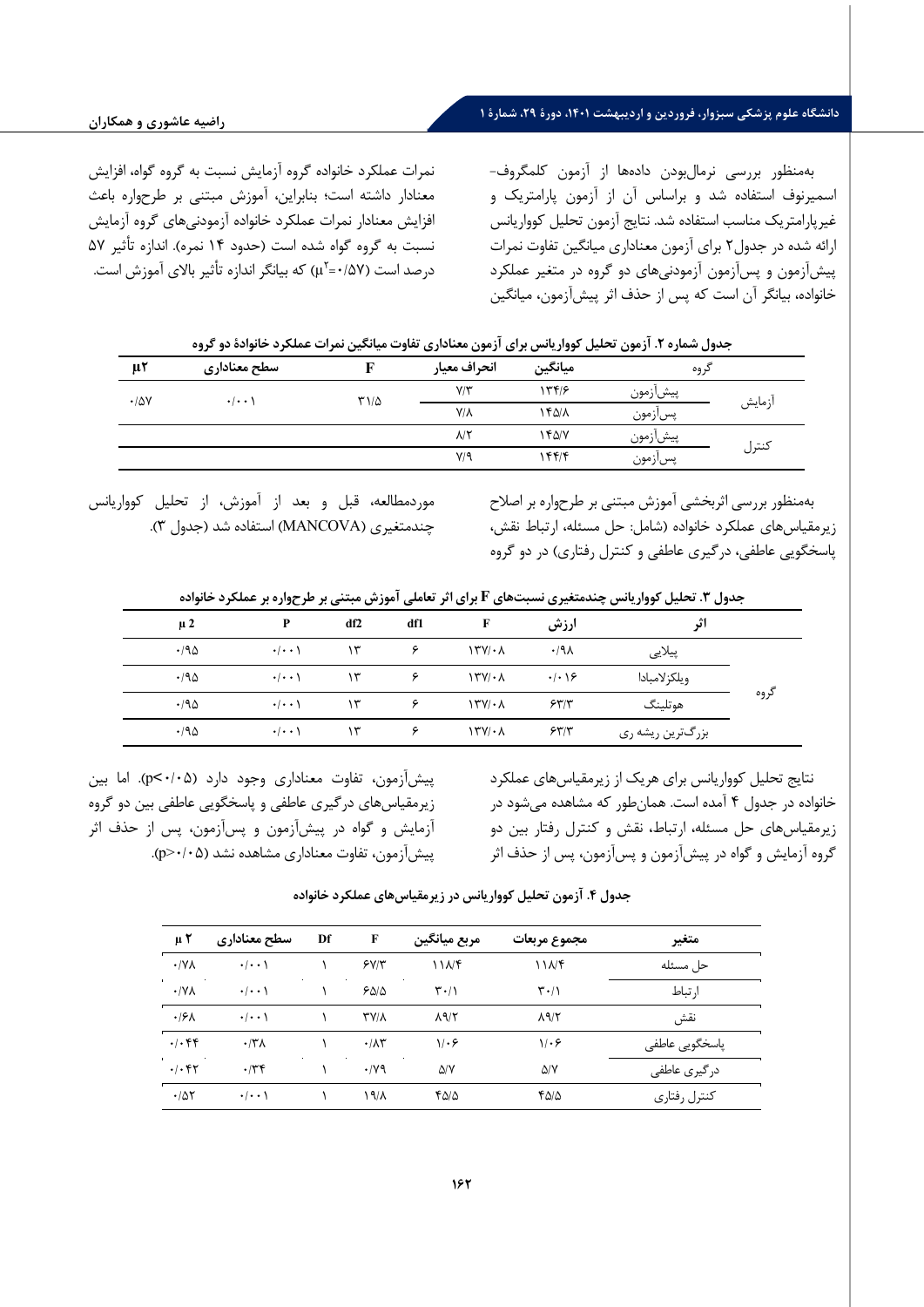بهمنظور بررسی تأثیر نتایج آموزش مبتنی بر طرحواره پس از یک ماه پیگیري، از آزمون واریانس با اندازهگیري مکرر

استفاده شد (جدول 5).

| μ٢                         | سطح معناداري       | F             | ميانگين مجذورات | Df | مجموع<br>مجذورات          | متغير             |
|----------------------------|--------------------|---------------|-----------------|----|---------------------------|-------------------|
| $\cdot/\cdot$ Y            | $\cdot$ / $\gamma$ | 1/9           | TVT             |    | $\mathbf{y} = \mathbf{y}$ | حل مسئله          |
| $\cdot/\cdot7$             | .779               | $\cdot$ /9)   | $Y/\tau$        |    | $V/\Upsilon$              | ارتباط            |
| $\cdot/\cdot$ $\mathsf{Y}$ | .15V               | .78           | ۱۳/۹            |    | 1779                      | نقش               |
| $\cdot$ / $\cdot$ 9        | .117               | $7/\Delta$    | $1 V/\Delta$    |    | $1 V/\Delta$              | پاسخگويي<br>عاطفى |
| $\cdot/\rangle$ .          | $\cdot/11$         | Y/Y           | 591             |    | 481                       | درگیری عاطفی      |
| $\cdot/\cdot$ ۴            | .179               | $\frac{1}{2}$ | ۱۷/۵            |    | $1 V/\Delta$              | كنترل رفتاري      |

جدول **۵. نتایج تحلیل واریانس با اندازهگیری های مکرر نمره عملکرد خانواده در گروههای آزمایش و گواه** 

جدول ۵ نشان می دهد بین نمر مهاي پس آزمون و پیگیري در زیرمقیاس هاي عملکرد خانواده، تفاوت معناداري به دست نیامده است ( /05 0<p (که بیانگر آن است که پس از گذشت یک ماه از

آموزش مبتنی بر طرح واره درمانی در زنان متأهل، بهبود عملکرد خانواده پایدار مانده است.

### **.4 بحث و نتیجه گیري**

پژوهش حاضر با هدف بررسی تأ ثیر آموزش مبتنی بر طرحوارهدرمانی بر بهبود عملکرد خانواده زنان متأهل انجام شد. نتایج حاصل از پژوهش نشان دهنده تفاوت معنی دار بین میانگین نمرات دو گروه آزمایش و گواه پیش از آموزش و پس از آن بود. با بررسی پیشینه پژوهش در داخل و خارج کشور، این نتیجه یافت شد که پژوهشی به طور مستقیم در ارتباط با تأثیر آموزش زنان متأهل بر عملکرد خانواده انجام نشده اما پژوهش در زمینه تأثیر طرحوارهدرمانی بر عملکرد خانواده با کار با زوجین و تأثیر طرح واره درمانی بر رضایت زناشویی، دل زدگی زناشویی باورهاي ارتباطی و صمیمیت که می توانند بر عملکرد خانواده، تأثیرگذار باشند، هم با آموزش به زوجین و هم آموزش به زنان متأهل انجام شده است.

نتایج این پژوهش با یافته هاي نقدي و همکاران ( 4)، رفاهی و همکاران ( 6)، محمدخانی و همکاران ( 15) پژوهش تقی یار و همکاران ( 16)، خاتم ساز و همکاران ( 17)، حاتمی و همکاران ( 18)، کجویی و همکاران ( 19)، پرایمر، تالبوت و فرنچ ( 20) هم سو بود. در تبیین نتایج حاصل از این پژوهش می توان گفت که مدل درمان مبتنی بر طرح واره، مدلی یکپارچه است که از رویکردهاي شناختی - رفتاري، روان پویشی، گشتالت، دلبستگی و روابط

موضوعی استفاده کرده است ؛ بنابراین ، نگرشی کامل به روابط بینفردی دارد. هر فرد دارای ابعاد شناختی، تجربی، هیجانی و رفتاري است. نقش طرح واره ها در شکل گیري باورها ، هیجانات و رفتارها و همچنین به عنوان الگویی براي پردازش تجارب مشخص است؛ به طوری که افکار، احساس ها و نوع ارتباط ما با دیگران را تحت تأثیر قرار می دهند و تعیین کننده سبک مقابله اي ما در برابر موقعیتها هستند. بینشی که در این مدل درمان اتفاق می افتد، آگاهی عمیق نسبت به ساختارهایی (طرحوارهها) است که در تعبیر و تفسیر موقعیت و در نتیجه بر ارتباط بین فردي تأ ثیر دارد ( 10). ، [1](#page-8-0) م طالعات نشان داده است که بین حوزه بریدگی/ طرد خودمختاری/عملکرد مختل<sup>۲</sup> و رضایت از زندگی زناشویی، ارتباط وجود دارد ( 13). در حوزه بریدگی و طرد ، دو طرح واره مح رومیت هیجانی و انزواي اجتماعی ، تأثیر زیادي در روابط بین فردي دارند. براي برقراري ارتباط سالم با اطرافیان، نیاز به عشق، توجه، همدلی، احترام، محبت، درك و راهنمایی می باشد که این نیاز باید هم در خانواده و هم در بین همسالان برآورده شوند . در حوزه خودمختاري، طرح واره وابستگی/ بی کفایتی بر عملکرد افراد تأثیر گذار است. افرادي که در دام این طرحواره هستند اغلب خویشتن مستقل و جداگانهاي ندارند و به استقلال فکري، عاطفی و رفتاري نمی رسند؛ در انجام مستقلانه عملکرد با شکست مواجه میشوند و مسئولیت پذیر نمی باشند. بنابراین ، ارتباط بین فردي کاملاً تحت تأثیر طرحواره قرار میگیرد (۲۱). با اصلاح طرحوارههای ناسازگار اولیه ، زنان می توانند با تغییر ارزیابی از موقعیت و سبک مقابله اي خود در آن موقعیت ، نوع ار تباط خود را با دیگران بهبود بخشند که منجر به بهبود عملکرد در سطح خانواده می شود. از سوي دیگر می دانیمکه ب ا ایجاد تغییر در حوزه خودمختاري، احساس کفایت

<span id="page-8-0"></span>1 disconnection/rejection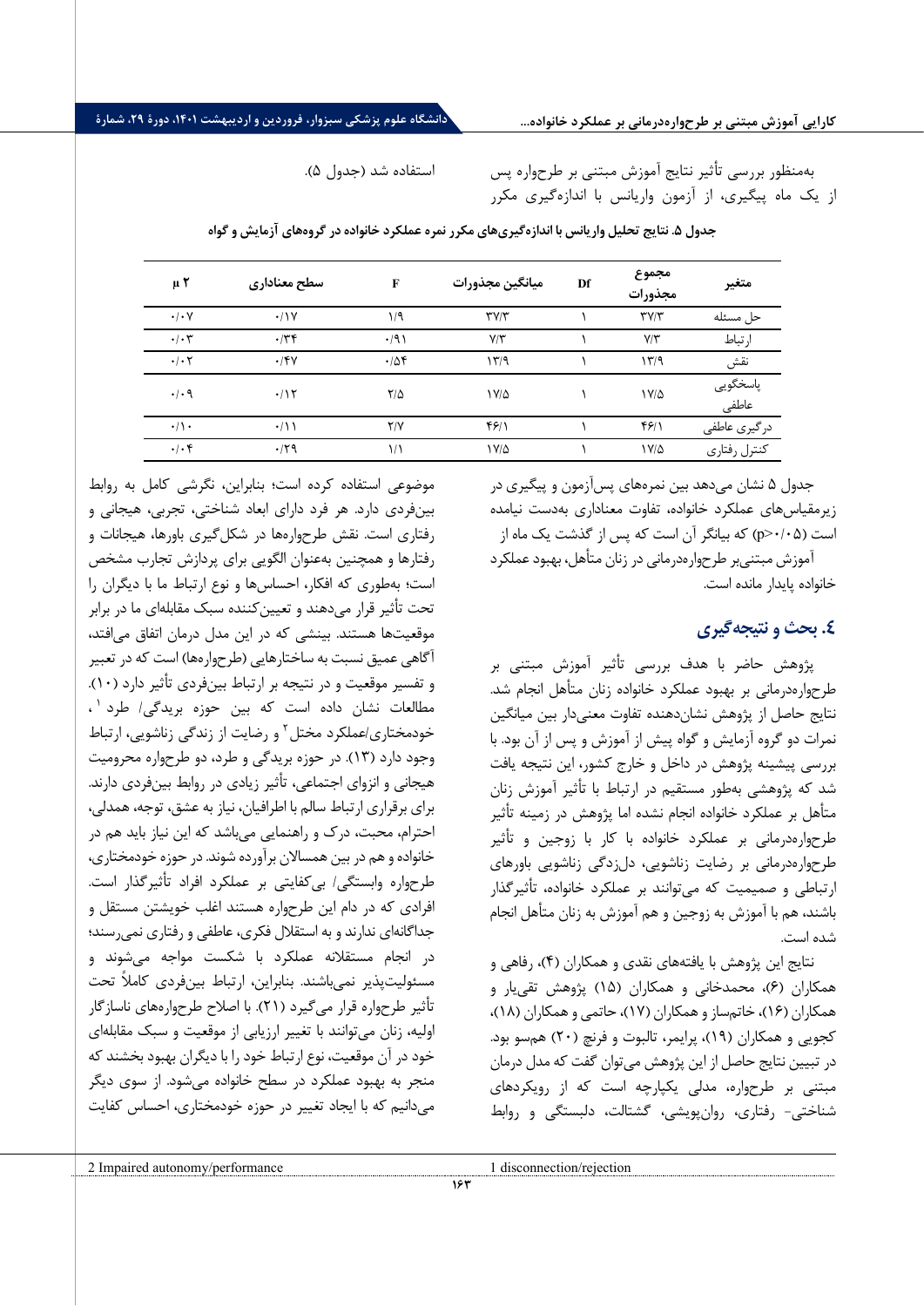نشانه هایی که پس از درمان شناختی - رفتاري عود می کردند ایجاد شد؛ بنابراین، برخلاف درمانهای شناختی که بهدنبال کاهش نشانه ها، مهارت آمو زي و حل مسائل زندگی فعلی است به طور عمیق تر به مشکلات می پردازد و منجر به دستیابی به نتایج پایدارتر مے شود (۱۰).

نتایج پژوهش حاضر با نشان دادن تأ ثیر آموزش به زنان متأ هل بر عملکرد کلی خانواده می تواند مورد توجه دیگر پژوهشگران قرار گیرد . از جمله محدود یت هاي پژوهش می توان به محدود بودن نمونه ها به مرکز مشاوره منطقه 5 شهر تهران و نمونه گیري به شیوه در دسترس اشاره کرد . بنابراین ، تعمیم نتایج به سایر مناطق و نمونه هاي بالینی باید با احتیاط صورت گیرد. پیشنهاد می شود که تأثيرات این آموزش در گروه مردان متأهل و همچنین بر مؤلفههای دیگری نیز ارزیابی شود و کارگاههای تخصصی آموزشی مبتنی بر رویکرد طرح واره درمانی در مراکز مشاوره و روان شناسی در راستاي آموزش هاي پیش از ازدواج براي زوج هاي جوان و در مراکز بالینی و همچنین مراکز مشاوره و روان درمانی برگزار شو د .

# **تشکر و قدردانی**

در پایان، از همکاری مراکز مشاوره خانواده و عزیزان شرکت کننده در طرح پژوهشی و همه کسانی که ما را در بهانجام ساندن این مطالعه یاری رساندند تشکر و قدردانی می کنیم.

#### **References**

- [1]. Amiri E, Jomehri F, Bagheri F. The Effectiveness of Family Therapy in Hope Therapy Method on Reducing Marital Conflict and Couple Marital Disturbance. Iranian journal of educational Sociology. 2017; 1(6): 28-36. (Persian)
- [2]. Arianfar N. Structural Equation Modeling of the predicting marital conflict on the basis of initial maladaptive schemas of the cuts and rejection areas and the mediatory variable of the lovemaking styles. Journal of culture counceling.2017; 8(29): 107-134. (Persian)
- [3]. Kadivar P, Eslami A, Farahani MN. The relationship of family performance with stress coping styles, and gender differences introspective university students. Journal of Psychology and Education. 2003; 34 (2):97-123. (Persian)
- [4]. Naghdi S, Pouyamanesh G, Gafari A. The effect of group schema therapy in decrease marital conflict and Increase family efficiency. Technical Journal of Engineering and Applied Science (TJEAS) Journal. 2013; 3(17): 2048-2053. (Persian)
- [5]. Hasani M. The relationship between family functioning and children's self-regulation. Journal of Family Research. 2012; 8(3): 305-317. (Persian)

افزایش می یابد و افراد در هنگام مواجهه با مشکل، از یکدیگر حمایت می کنند و با تدبیر و منطق به انتخاب بهترین راه حل مشکل می پردازند . بنابراین، با تغییر در باوره اي بنیادین، عملکرد زنان در حوزه هاي نقش در خانو اده، ارتباط و حل مسئله بهبود می یابد و عملکرد کلی خانواده که حاصل برا یند این زیر مقیاس هاست بهتر میشود. اما در پژوهش حاضر در مقیاس های پاسخگویی عاطفی و درگیري عاطفی ، تفاوت معناداري دیده نشد . در تبیین این مسئله می توان گفت که توجه عاطفی و پاسخ عاطفی تحت تأثیر طرحواره بازداري هیجانی است و این طرح واره ، پاسخ شرطی به طرح واره محرومیت هیجانی است . همان طور که می دانیم طرح واره ها ریشه در ت جارب اولیه کودك دارند و طرح واره هایی که زودتر شکل می گیرند قوي تر هستند. نقص در محیط اولیه کودك ، منجر به شکل گیري طرح وا ره محرومیت هیجانی و رها شدگی می شود که اغلب بیشترین آسیب را به روابط بینفردی وارد می کند. این طرحواره در سن پایین تری شکل گرفته و تغییرپذیری آنها سخت تر از طرح واره هاي دیگر است ( 10) . به نظر می رسد به همین دلیل نسبت به تغییر تحت اثر دوره آموزشی ما مقاوم تر م ی باشد و من جر به ادامه یافتن مشکلات در زیرمقیاس هاي درگیري عاطفی و پاسخ دهی عاطفی می شود.

پژوهش حاضر نشان داد که نتایج به دست آمده ، تا یک ماه پس از آموزش پایدار باقی ماندند. در تبیین آن میتوان گفت که طرحوارهدرمانی در پاسخ به مشکلات منش شناختی که به درمان هاي شناختی- رفتاري پاسخ نمی دادند و همچنین

- [6]. Refahi j, Ghaderi Z, Bahmani M. The effectiveness of schema -based couple therapy education on improving couple performance. Journal of Psychological Models and Methods. 2011; 1(2): 45-93. (Persian)
- [7]. Simeone DiFrancesco C, Roediger E, Stevens BA. Schema therapy with couples: A practitioner's guide to healing relationships. John Wiley & Sons; 2015
- [8]. Papalia D.E. Gross D, Feldman R.D. Child development: A topical approach and making. New York: McGraw Hill; 2003.
- [9]. Seligman M. E. P. Schulman P, Tryon A. Group prevention of depression and anxiety symptom. Behavioral Research & Therapy. 2007; 45(6): 1111-1126.
- [10]. Young J. E., Klosko J. S., Weishaar M. E. Schema Therapy: A practitioners Guide. Hamid pour H, Andooz Z. (persian translator). sixth. Edition.Tehran: Arjmand; 2015
- [11]. Kabiri, M. The effectiveness of schema therapy on moderating early maladaptive schemas and reducing students' anxiety sensitivity. Journal of Instruction & Evaluation. 2013; 6(24): 79-91. (Persian)